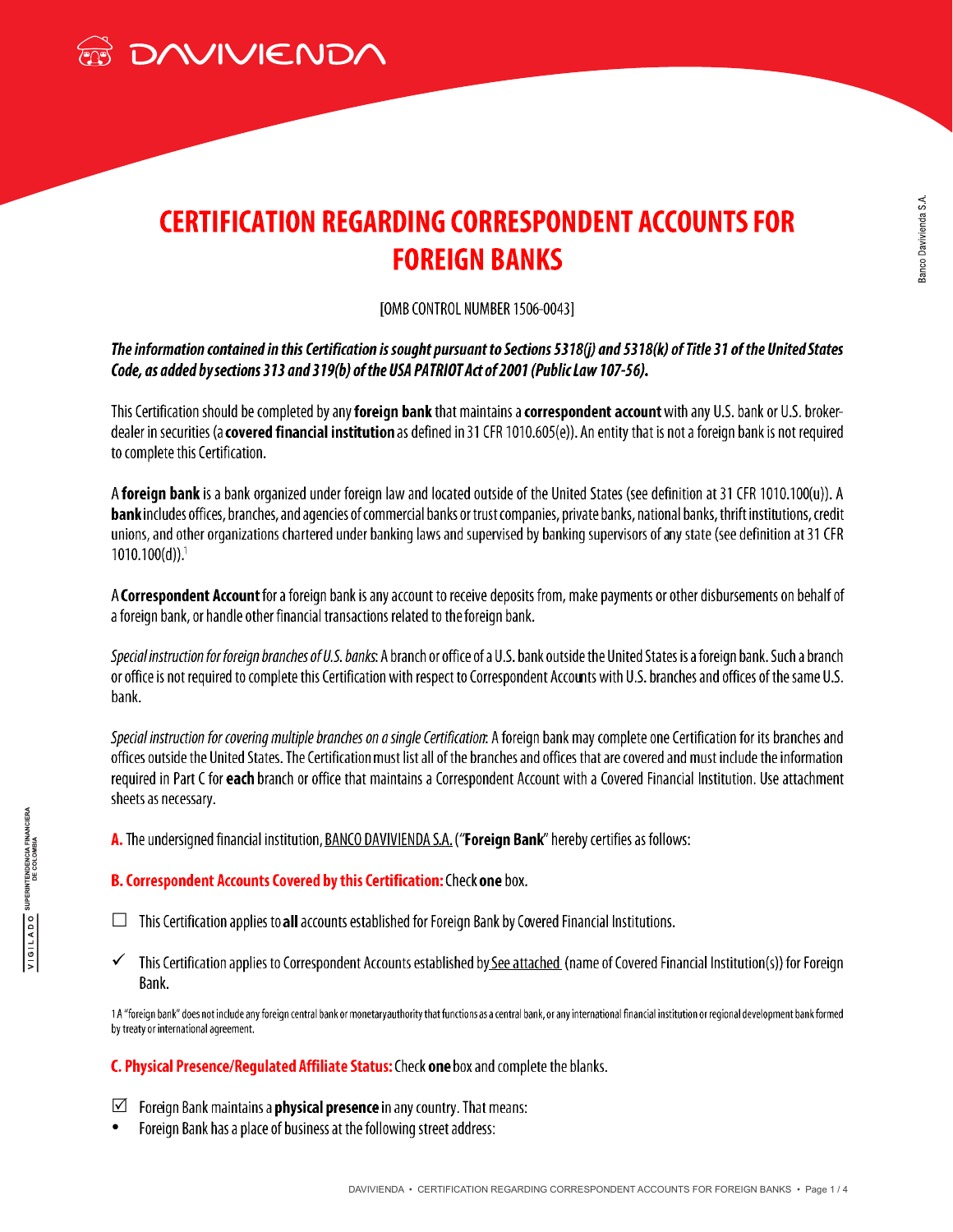

"Avenida El Dorado No. 68 C-61 Piso 10", where Foreign Bank employs one or more individuals on a full-time basis and maintains operating records related to its banking activities

- $\bullet$ The above address is in Bogotá - Colombia (insert country), where Foreign Bank is authorized to conduct banking activities.
- $\bullet$ Foreign Bank is subject to inspection by "Superintendencia Financiera de Colombia", (insert Banking Authority), the banking authority that licensed Foreign Bank to conduct banking activities.

 $\Box$  Foreign Bank does not have a physical presence in any country, but Foreign Bank is a regulated affiliate. That means:

 $\bullet$ Foreign Bank is an affiliate of a depository institution, credit union, or a foreign bank that maintains a physical presence at the following street address:

, where it employs one or more persons on a full-time basis and maintains

- operating records related to its banking activities.
- The above address is in  $\bullet$ (insert country), where the depository institution, credit union, or foreign bank is authorized to conduct banking activities.  $\bullet$
- Foreign Bank is subject to supervision by , (insert Banking Authority), the same banking authority that regulates the depository institution, credit union, or foreign bank.
	- $\Box$  Foreign Bank does **not** have a physical presence in a country and is **not** a regulated affiliate.

# D. Indirect Use of Correspondent Accounts: Check box to certify.

 $\checkmark$ No Correspondent Account maintained by a Covered Financial Institution may be used to indirectly provide banking services to certain foreign banks. Foreign Bank hereby certifies that it does not use any Correspondent Account with a Covered Financial Institution to indirectly provide banking services to any foreign bank that does not maintain a physical presence in any country and that is not a requlated affiliate.

## **E. Ownership Information:** Check box 1 or 2 below, if applicable.

- $\boxtimes$  1. Form FR Y-7 is on file. Foreign Bank has filed with the Federal Reserve Board a current Form FR Y-7 and has disclosed its ownership information on Item 4 of Form FR Y-7.
- $\boxtimes$  2. Foreign Bank' shares are publicly traded. Publicly traded means that the shares are traded on an exchange or an organized overthe-counter market that is regulated by a foreign securities authority as defined in section  $3(a)(50)$  of the Securities Exchange Act of 1934 (15 U.S.C. 78c(a)(50)).

## If neither box 1 or 2 of Part E is checked, complete item 3 below, if applicable.

 $\Box$  3. Foreign Bank has no **owner(s)** except as set forth below. For purposes of this Certification, **owner** means any person who, directly or indirectly, (a) owns, controls, or has power to vote 25 percent or more of any class of voting securities or other voting interests of Foreign Bank; or (b) controls in any manner the election of a majority of the directors (or individuals exercising similar functions) of Foreign Bank. For purposes of this Certification, (i) person means any individual, bank, corporation, partnership, limited liability company or any other legal entity; (ii) voting securities or other voting interests means securities or other interests that entitle the holder to vote for or select directors (or individuals exercising similar functions); and (iii) members of the same family\* shall be considered one person.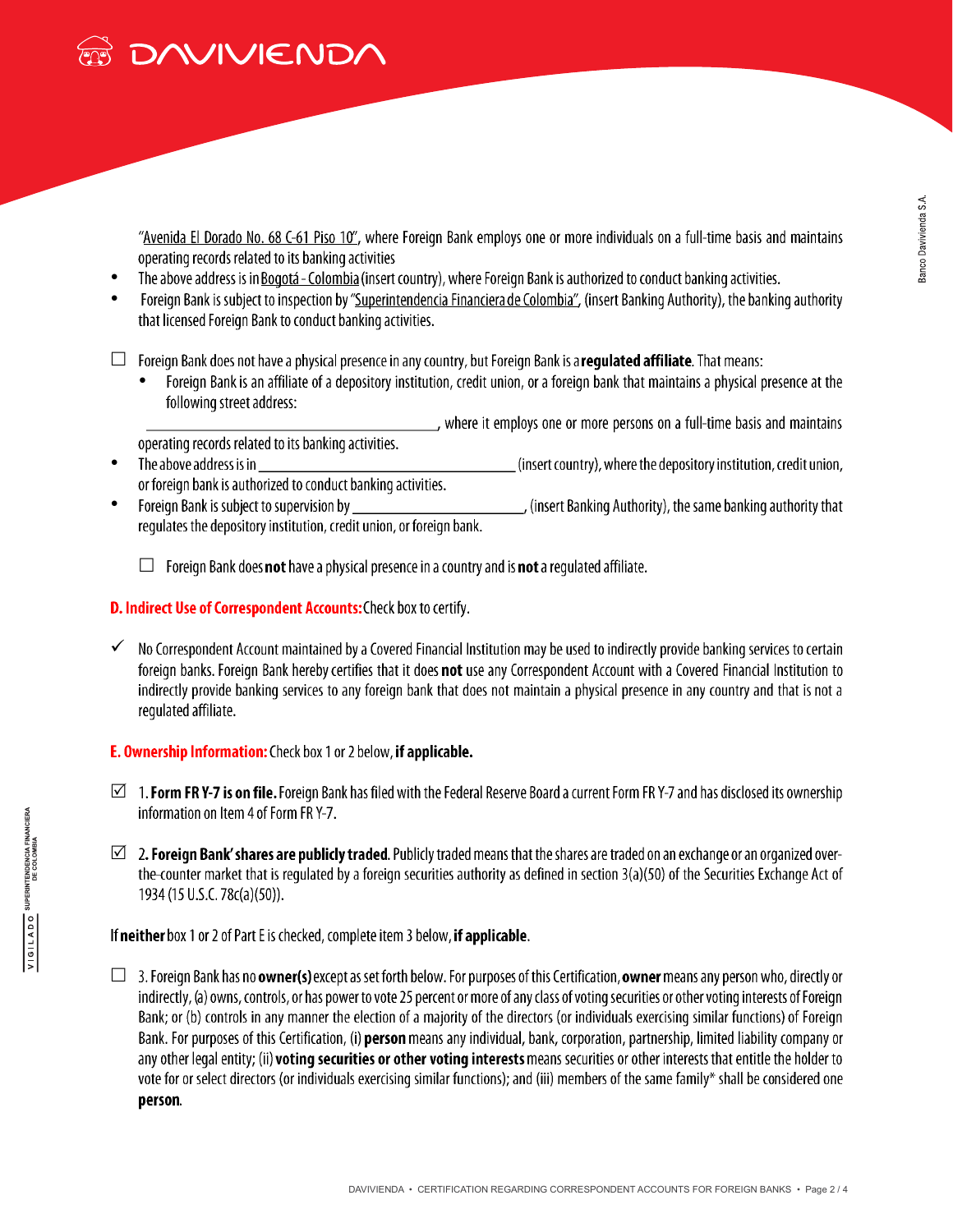

#### **F. Process Agent:** Complete the following:

The following individual or entity: **Corporation Service Company** is a resident of the United States at the following street address: 251 Little Falls Drive, Wilmington, DE 19808, and is authorized to accept service of legal process on behalf of Foreign Bank from the Secretary of the Treasury of the Attorney General of the United States pursuant to Section 5318(k) of title 31, United States Code.

#### **G. General**

Foreign Bank hereby agrees to notify in writing each Covered Financial Institution at which it maintains any Correspondent Account of any change in facts or circumstances reported in this Certification. Notification shall be given within 30 calendar days of such change.

Foreign Bank understands that each Covered Financial Institution at which it maintains a Correspondent Account may provide a copy of this Certification to the Secretary of the Treasury and the Attorney General of the United States. Foreign Bank further understands that the statements contained in this Certification may be transmitted to one or more departments or agencies of the United States of America for the purpose of fulfilling such departments' and agencies' governmental functions.

I, **Álvaro Carrillo Buitrago**, certify that I have read and understand this Certification, that the statements made in this Certification are complete and correct, and that I am authorized to execute this Certification on behalf of Foreign Bank.

#### **BANCO DAVIVIENDA S.A.**

held tag

**Álvaro Carrillo Buitrago** Legal Representative

Executed on this 09 day of January, 2020.